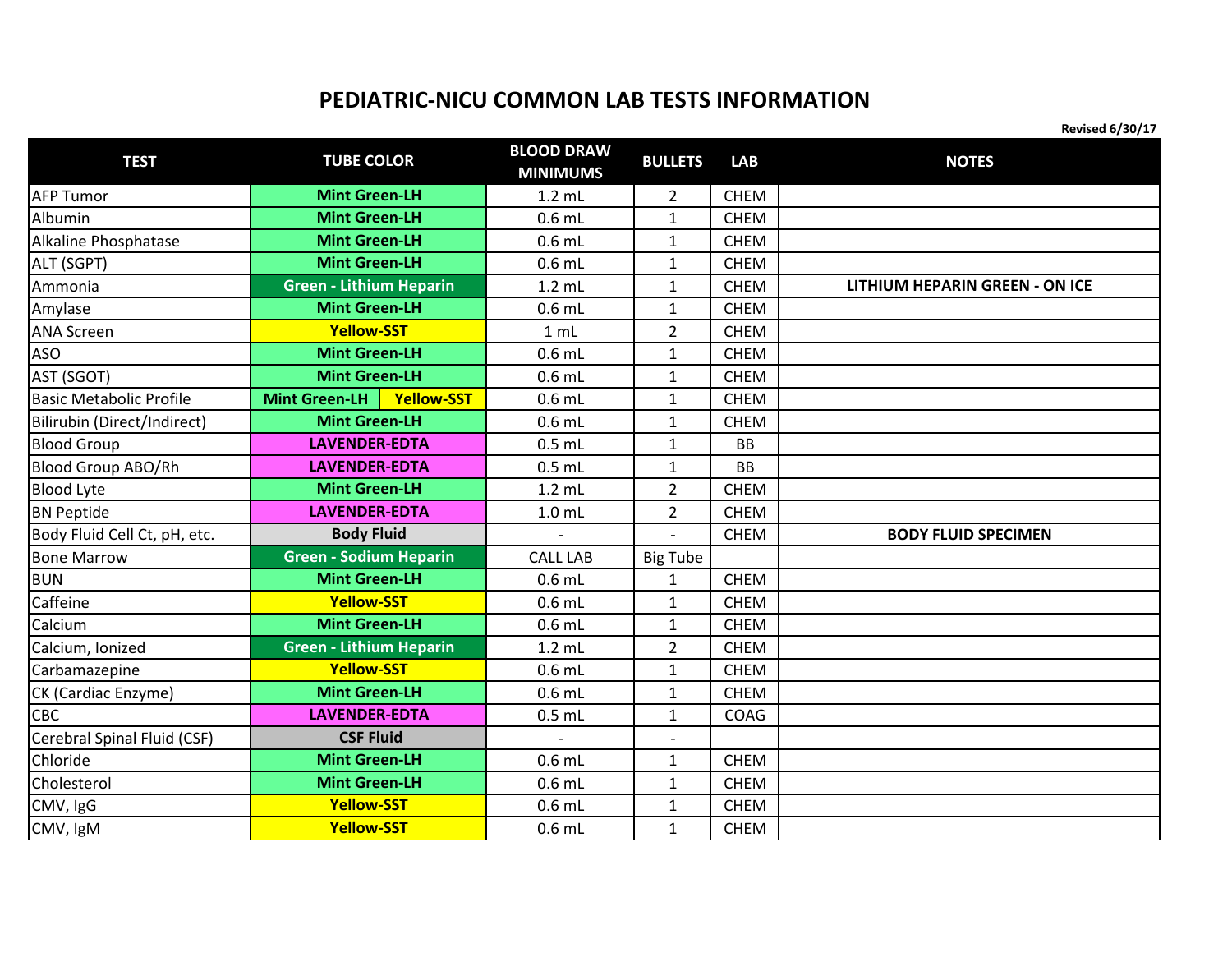## **PEDIATRIC-NICU COMMON LAB TESTS INFORMATION**

| <b>TEST</b>                                                       | <b>TUBE COLOR</b>    |            | <b>BLOOD DRAW</b><br><b>MINIMUMS</b> | <b>BULLETS</b>  | <b>LAB</b>  | <b>NOTES</b>                                  |
|-------------------------------------------------------------------|----------------------|------------|--------------------------------------|-----------------|-------------|-----------------------------------------------|
| <b>CMV PCR</b>                                                    | <b>LAVENDER-EDTA</b> |            | $0.5$ mL                             | $\mathbf{1}$    | <b>CHEM</b> |                                               |
| <b>Complete Metabolic Panel</b>                                   | <b>Mint Green-LH</b> |            | $1.2$ mL                             | $\overline{2}$  | <b>CHEM</b> |                                               |
| Cortisol                                                          | <b>Yellow-SST</b>    |            | $0.6$ mL                             | $\mathbf{1}$    | <b>CHEM</b> |                                               |
| <b>COOMBS Direct</b>                                              | <b>LAVENDER-EDTA</b> |            | $0.5$ mL                             | $\mathbf{1}$    | <b>BB</b>   |                                               |
| C Reactive Protein (CRP)                                          | <b>Mint Green-LH</b> |            | $0.6$ mL                             | 1               | <b>CHEM</b> |                                               |
| Creatinine                                                        | <b>Mint Green-LH</b> |            | $0.6$ mL                             | $\mathbf{1}$    | <b>CHEM</b> |                                               |
| D-Dimer                                                           | <b>BLUE</b>          |            | $1.8$ mL                             | <b>Big Tube</b> | COAG        | COMBINE TESTS: FIBR, PT, PTT, D-DIM IN 1 TUBE |
| <b>EB Panel</b>                                                   | <b>Yellow-SST</b>    |            | $2.4$ mL                             | 4               | <b>CHEM</b> |                                               |
| Electrolytes (Na, K, Cl, CO2)                                     | <b>Mint Green-LH</b> |            | $0.6$ mL                             | $\mathbf{1}$    | <b>CHEM</b> |                                               |
| FACT <sub>2</sub>                                                 | <b>BLUE</b>          |            | $1.8$ mL                             | <b>Big Tube</b> | <b>COAG</b> |                                               |
| Ferritin                                                          | <b>Mint Green-LH</b> |            | $0.6$ mL                             | $\mathbf{1}$    | <b>CHEM</b> |                                               |
| Fibrinogen                                                        | <b>BLUE</b>          |            | $1.8$ mL                             | <b>Big Tube</b> | COAG        | COMBINE TESTS: FIBR, PT, PTT, D-DIM IN 1 TUBE |
| Gentamicin                                                        | <b>Yellow-SST</b>    |            | $0.6$ mL                             | 1               | <b>CHEM</b> |                                               |
| <b>GGT</b>                                                        | <b>Mint Green-LH</b> |            | $0.6$ mL                             | $\mathbf{1}$    | <b>CHEM</b> |                                               |
| Glucose                                                           | <b>Mint Green-LH</b> |            | $0.6$ mL                             | $\mathbf{1}$    | <b>CHEM</b> |                                               |
| <b>HCV AB Total</b>                                               | <b>Yellow-SST</b>    |            | $1.2$ mL                             | $\overline{2}$  | <b>CHEM</b> |                                               |
| Hemoglobin/Hematocrit                                             | <b>LAVENDER-EDTA</b> |            | $0.6$ mL                             | $\mathbf{1}$    | <b>COAG</b> |                                               |
| <b>Hemoglobin Studies</b>                                         | <b>LAVENDER-EDTA</b> |            | $1.2$ mL                             | $\overline{2}$  | <b>CHEM</b> |                                               |
| <b>Heparin LMW</b>                                                | <b>BLUE</b>          |            | $1.8$ mL                             | <b>Big Tube</b> | COAG        |                                               |
| <b>Hepatic Function</b><br>(Alb,<br>AST, ALT, Alk Phos, Bili, TP) | <b>Mint Green-LH</b> |            | $1.8$ mL                             | 3               | <b>CHEM</b> |                                               |
| <b>Hepatitis B Antigen</b>                                        | <b>Yellow-SST</b>    |            | $1.2$ mL                             | $\overline{2}$  | <b>CHEM</b> |                                               |
| IgM                                                               | <b>Mint Green-LH</b> |            | $0.6$ mL                             | $\mathbf{1}$    | <b>CHEM</b> |                                               |
| <b>Ionized Calcium</b>                                            | <b>Mint Green-LH</b> |            | $0.6$ mL                             | $\mathbf{1}$    | <b>CHEM</b> |                                               |
| Iron Level (Fe)                                                   | <b>Mint Green-LH</b> |            | $0.6$ mL                             | $\mathbf{1}$    | <b>CHEM</b> |                                               |
| Lactic Acid                                                       | <b>GREY</b>          |            | 2 mL                                 | <b>Big Tube</b> | <b>CHEM</b> | <b>DELIVER ON ICE</b>                         |
| Liver Profile (Hepatic)                                           | <b>Mint Green-LH</b> |            | $1.8$ mL                             | 3               | <b>CHEM</b> |                                               |
| LDH                                                               | <b>Mint Green-LH</b> |            | $0.6$ mL                             | $\mathbf{1}$    | <b>CHEM</b> |                                               |
| Magnesium                                                         | <b>Mint Green-LH</b> |            | $0.6$ mL                             | 1               | <b>CHEM</b> |                                               |
| Myco IgM Qual ABS                                                 | <b>Yellow-SST</b>    | <b>RED</b> | $2.5$ mL                             | <b>Big Tube</b> | <b>CHEM</b> |                                               |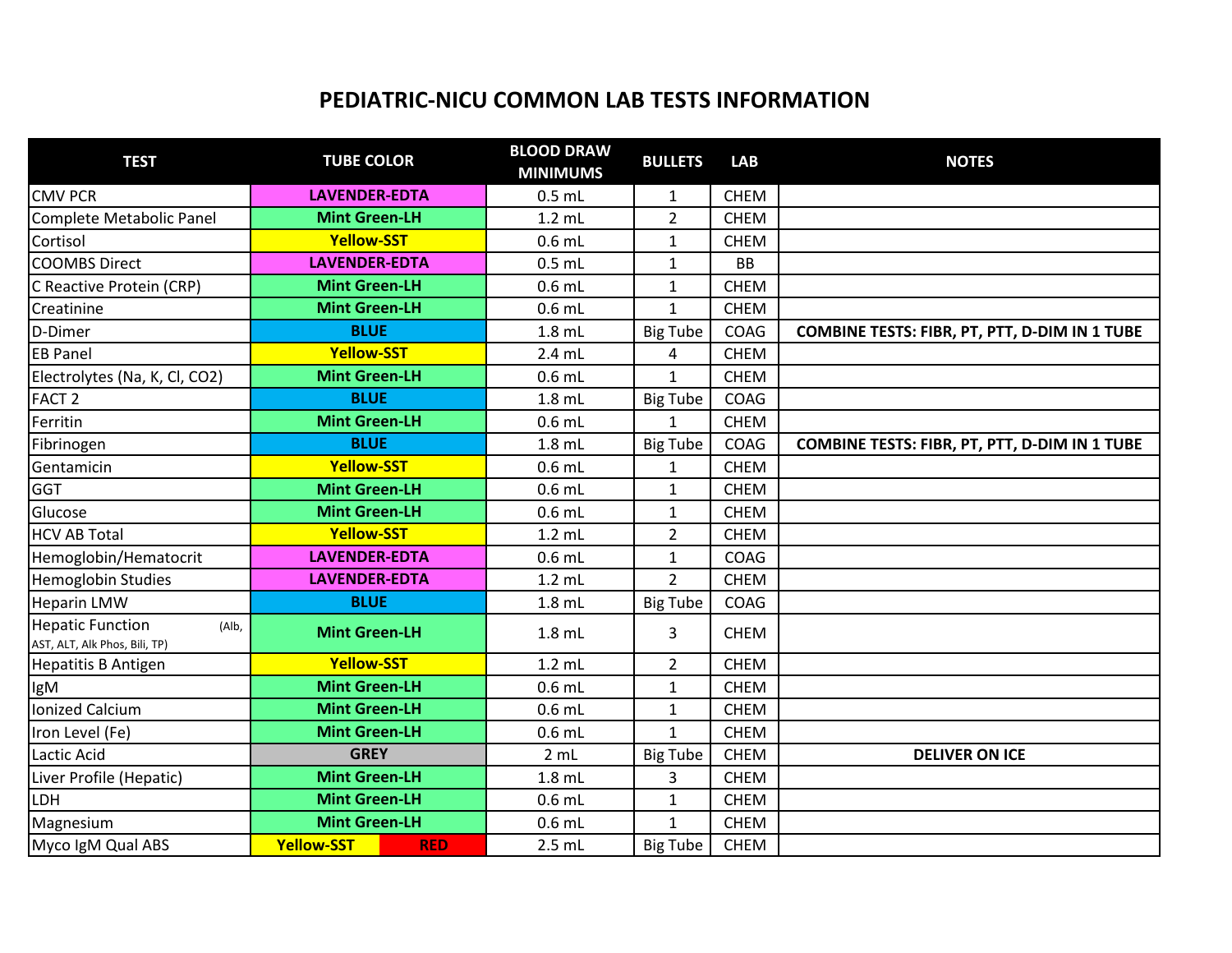# **PEDIATRIC-NICU COMMON LAB TESTS INFORMATION**

| <b>TEST</b>               | <b>TUBE COLOR</b>               | <b>BLOOD DRAW</b><br><b>MINIMUMS</b> | <b>BULLETS</b>  | <b>LAB</b>  | <b>NOTES</b>                                         |
|---------------------------|---------------------------------|--------------------------------------|-----------------|-------------|------------------------------------------------------|
| Myoglobin                 | <b>Mint Green-LH</b>            | $0.6$ mL                             | 1               | <b>CHEM</b> | <b>LITHIUM HEPARIN ONLY</b>                          |
| Osmolality-serum          | <b>Yellow-SST</b><br><b>RED</b> | 1 <sub>mL</sub>                      | $\overline{2}$  | <b>CHEM</b> |                                                      |
| Phenobarb Total           | <b>Yellow-SST</b>               | $0.6$ mL                             | $\mathbf{1}$    | <b>CHEM</b> |                                                      |
| Phenytoin                 | <b>Yellow-SST</b><br><b>RED</b> | $1.2$ mL                             | $\overline{2}$  | <b>CHEM</b> | Fill tubes to the top                                |
| Phosphorus                | <b>Mint Green-LH</b>            | $0.6$ mL                             | $\mathbf{1}$    | <b>CHEM</b> |                                                      |
| <b>Platelet Count</b>     | <b>LAVENDER-EDTA</b>            | $0.5$ mL                             | $\mathbf{1}$    | <b>COAG</b> |                                                      |
| Platelet AB Direct        | <b>LAVENDER-EDTA</b>            | $1.8$ mL                             | 3               | <b>COAG</b> | <b>4 BULLETS PREFERRED</b>                           |
| Platelet AB Indirect      | <b>RED</b>                      | 1 mL                                 | $\overline{2}$  | COAG        |                                                      |
| Potassium (K)             | <b>Mint Green-LH</b>            | $0.6$ mL                             | $\mathbf{1}$    | <b>CHEM</b> |                                                      |
| Procalcitonin             | <b>Mint Green-LH</b>            | $1.2$ mL                             | $\overline{2}$  | COAG        |                                                      |
| Prolactin                 | <b>Mint Green-LH</b>            | $1.2$ mL                             | $\overline{2}$  | <b>CHEM</b> |                                                      |
| PT/PTT                    | <b>BLUE</b>                     | $1.8$ mL                             | <b>Big Tube</b> | <b>COAG</b> | <b>COMBINE TESTS: FIBR, PT, PTT, D-DIM IN 1 TUBE</b> |
| PTH Intact                | <b>Yellow-SST</b>               | $1.2$ mL                             | $\overline{2}$  | <b>CHEM</b> |                                                      |
| Reticulocyte              | <b>LAVENDER-EDTA</b>            | $0.5$ mL                             | 1               | COAG        |                                                      |
| Rh                        | <b>RED</b>                      | $2.0$ mL                             | <b>Big Tube</b> | <b>BB</b>   |                                                      |
| RPR & Treponema AB        | <b>Yellow-SST</b>               | $1.8$ mL                             | 3               | <b>CHEM</b> |                                                      |
| <b>Sedimentation Rate</b> | <b>LAVENDER-EDTA</b>            | $0.5$ mL                             | $\mathbf{1}$    | <b>HEMA</b> |                                                      |
| Sodium (Na)               | <b>Mint Green-LH</b>            | $0.6$ mL                             | $\mathbf{1}$    | <b>CHEM</b> |                                                      |
| T3 - Free & Uptake        | <b>Mint Green-LH</b>            | $1.2$ mL                             | $\overline{2}$  | <b>CHEM</b> |                                                      |
| T <sub>3</sub> - Total    | <b>Yellow-SST</b>               | $1.2$ mL                             | $\overline{2}$  | <b>CHEM</b> |                                                      |
| T4 (Thyroxin)             | <b>Mint Green-LH</b>            | $0.6$ mL                             | $\mathbf{1}$    | <b>CHEM</b> |                                                      |
| Transferrin               | <b>Mint Green-LH</b>            | $0.6$ mL                             | $\mathbf{1}$    | <b>CHEM</b> |                                                      |
| Theophylin                | <b>Yellow-SST</b>               | $0.6$ mL                             | 1               | <b>CHEM</b> |                                                      |
| Tobramycin                | <b>Yellow-SST</b>               | $0.6$ mL                             | $\mathbf{1}$    | <b>CHEM</b> |                                                      |
| Triglycerides             | <b>Mint Green-LH</b>            | $0.6$ mL                             | $\mathbf{1}$    | <b>CHEM</b> |                                                      |
| Troponin                  | <b>Mint Green-LH</b>            | $1.2$ mL                             | $\mathbf{1}$    | <b>CHEM</b> |                                                      |
| TSH, Free T4/T3           | <b>Yellow-SST</b>               | $1.2$ mL                             | $\overline{2}$  | <b>CHEM</b> |                                                      |
| Type & Crossmatch         | <b>LAVENDER-EDTA</b>            | $0.5$ mL                             | $\mathbf{1}$    | <b>BB</b>   |                                                      |
| Vancomycin                | <b>Yellow-SST</b>               | $0.6$ mL                             | $\mathbf{1}$    | <b>CHEM</b> |                                                      |
| Varicella IgG AB          | <b>Yellow-SST</b>               | 1 mL                                 | $\overline{2}$  | <b>CHEM</b> |                                                      |
| Vitamin D25 OH            | <b>Yellow-SST</b>               | $0.6$ mL                             | 1               | <b>CHEM</b> |                                                      |

# **SEQUENTIAL HEMATOLOGY WORK-UP**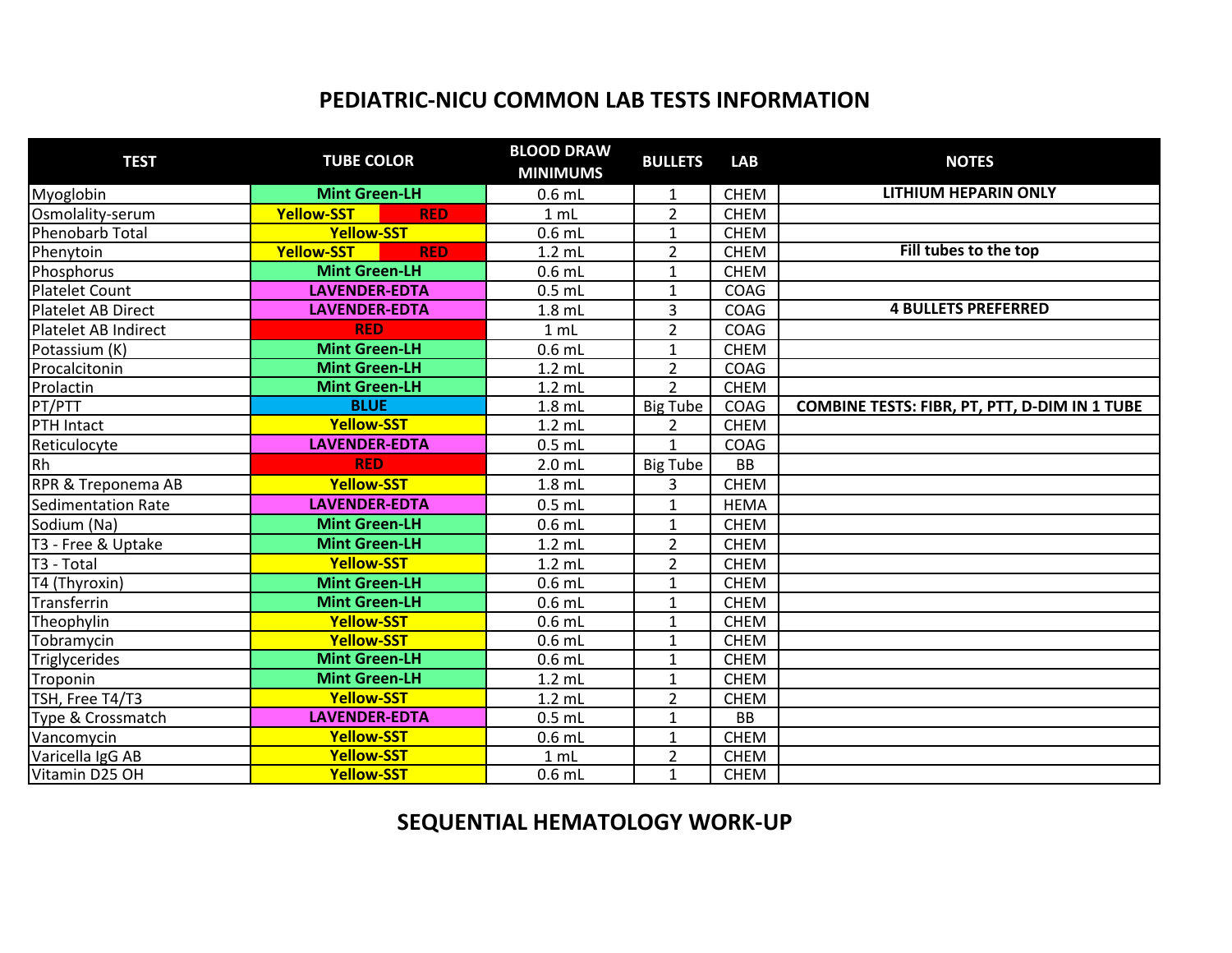| <b>TEST</b>                 | <b>TEST NAME IN PC (GUI)</b>         | <b>BLOOD DRAW</b><br><b>TUBE COLOR</b><br><b>MINIMUMS</b> |                 | <b>NOTES</b>                          |  |
|-----------------------------|--------------------------------------|-----------------------------------------------------------|-----------------|---------------------------------------|--|
| Protein S                   | Protein S Assay                      |                                                           |                 | Tests are usually ordered as a series |  |
| Protein C                   | Protein C Assay                      | 2 - 2.7mL (5.4mL)                                         | <b>BLUE</b>     |                                       |  |
| Antithrombin III            | Antithrombin III Assay               |                                                           |                 |                                       |  |
| Mutation Analysis Factor V  | <b>Factor V Leiden Mutation</b>      |                                                           |                 | Tests are usually ordered as a series |  |
| Leiden                      |                                      | 4 Bullets                                                 | <b>LAVENDER</b> |                                       |  |
| Prothrombin 20210           | <b>Factor 2 Prothrombin Mutation</b> |                                                           |                 |                                       |  |
| MTHFR                       | MTHFR Reflex to A1298C               |                                                           |                 |                                       |  |
| Homocysteine                | Homocysteine                         |                                                           |                 |                                       |  |
| Lipoprotein                 | LP(A)                                | 6mL                                                       |                 | Tests are usually ordered as a series |  |
| Anticardiopilin antibodies  | Cardiolipin AB IgG, IgA, IgM         |                                                           | <b>RED</b>      |                                       |  |
| Antiphospholipid antibodies | Phosphatidylserine antibodies        |                                                           |                 |                                       |  |

#### **PEDIATRIC-NICU REFERRAL LAB TESTS INFORMATION**

| <b>TEST</b>             | <b>TUBE COLOR</b>    |                   | <b>BLOOD DRAW</b><br><b>MINIMUMS</b> | <b>BULLETS</b>  | <b>LAB</b> | <b>NOTES</b>             |
|-------------------------|----------------------|-------------------|--------------------------------------|-----------------|------------|--------------------------|
| Adenovirus DNA detector | <b>LAVENDER-EDTA</b> |                   | $0.3$ mL                             | 1               | <b>REF</b> |                          |
| AIA Pheno               | <b>Yellow-SST</b>    |                   | $1.2$ mL                             | 2               | <b>REF</b> |                          |
| Aldosterone             | <b>RED</b>           |                   | 3 mL                                 | Big Tube        | <b>REF</b> |                          |
| Alpha-1-antitrypsin     | <b>Yellow-SST</b>    |                   | $1.2$ mL                             |                 | <b>REF</b> |                          |
| Amino ACH               | <b>RED</b>           |                   | $2.5$ mL                             | <b>Big Tube</b> | <b>REF</b> |                          |
| Amino Acid Screen       | <b>Mint Green-LH</b> |                   | $1.2$ mL                             |                 | <b>REF</b> |                          |
| ATT3 AG                 | <b>BLUE</b>          |                   | $1.8$ mL                             | <b>Big Tube</b> | <b>REF</b> |                          |
| Carnitine               | <b>Mint Green-LH</b> | <b>Yellow-SST</b> | $1.2$ mL                             |                 | <b>REF</b> |                          |
| CF Enzyme               | <b>LAVENDER</b>      |                   | 2 mL                                 | <b>Big Tube</b> | <b>REF</b> |                          |
| Chromosome              | <b>GREEN - SH</b>    |                   | 2 mL                                 | <b>Big Tube</b> | <b>REF</b> | SODIUM HEPARIN TUBE ONLY |
| CK (Isoenzyme)          | <b>Yellow-SST</b>    |                   | 2 mL                                 | Big Tube        | <b>REF</b> |                          |
| CMV PCR Quant.          | <b>LAVENDER-EDTA</b> |                   | $1.2$ mL                             |                 | <b>REF</b> |                          |
| Coxsackie A virus       | <b>Yellow-SST</b>    |                   | 2 mL                                 | 4               | <b>REF</b> |                          |
| C-Peptide               | <b>RED</b>           |                   | $1.2$ mL                             | 2               | <b>REF</b> |                          |

**PEDIATRIC-NICU REFERRAL LAB TESTS INFORMATION**